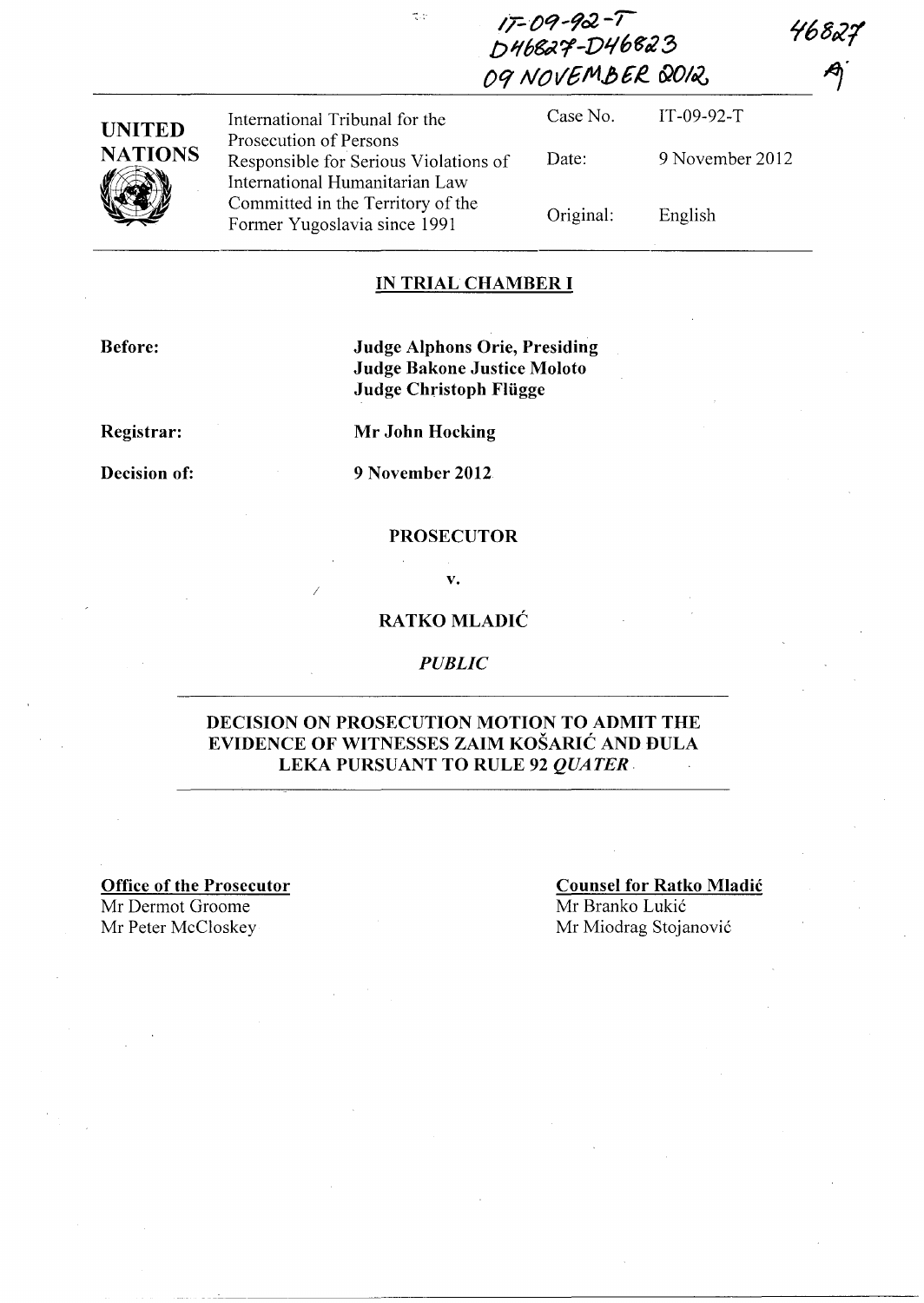# **I. PROCEDURAL HISTORY**

1. On 21 September 2012, the Prosecution filed a motion ("Motion") seeking to admit into evidence prior statements of Zaim Košarić (RM-133) and Dula Leka (RM-137), as well as one associated exhibit pursuant to Rule 92 *quater* of the Tribunal's Rules of Procedure and Evidence ("Rules").<sup>1</sup> On 4 October 2012, the Defence filed its response ("Response").<sup>2</sup> On 11 October 2012, the Prosecution filed a motion seeking leave to reply to the Response ("Reply"), which was granted by the Chamber on 17 October 2012, and the parties were informed accordingly through an informal communication?

## **11. SUBMISSIONS OF THE PARTIES**

2. The Prosecution submits that the requirements of the Rules are met since the witnesses are unavailable because they are deceased and their statements are reliable and relevant to the Indictment.<sup>4</sup> The statements deal with the shelling of the Markale marketplace on 28 August 1995 and, according to the Prosecution, corroboration is found in adjudicated facts nos 2564, 2571, 2576,  $2577$ ;  $2578$ , and  $2580$ , documentary evidence, as well as the testimony of other witnesses, one of whom already testified before the Chamber.<sup>5</sup> Furthermore, the evidence is crime based and does not relate to the acts and conduct of the Accused.<sup>6</sup>

3. With regard to Košarić the proposed evidence consists of an ICTY Witness Statement dated 5 November 2008.<sup>7</sup> The proposed evidence for Leka includes a witness statement given to Bosnian authorities on 29 August 1995 ("Bosnian Statement") and an ICTY Witness Statement given on 25 February 1996.<sup>8</sup> The Bosnian Statement is tendered as an associated exhibit as it, according to the Prosecution, forms an inseparable and indispensable part of the witness's evidence since it was

46826

Prosecution Motion to Admit the Evidence ofRMI33 and RMI37 pursuant to Rule 92 *quater,* 21 September 2012.

 $\overline{2}$ Defence Response to Prosecution Motion to Admit the Evidence of RMI33 and RMI37 pursuant to Rule 92 *quater,* 4· October 2012.

 $\mathbf 3$ Prosecution Motion Seeking Leave to Reply to Defence Response to Prosecution Motion to Admit the Evidence of RMI33 and RMI37 pursuant to Rule 92 *quater,* 11 October 2012.

<sup>4</sup>  Motion, paras 2, 6, 14, Annex A.

<sup>5</sup> Motion, paras 2, 7, 9, 16, Annex C; Reply, paras 4,9.

Motion, paras 12, 19.

Motion, para. 7, Annex B.

Motion, paras 14,20, Annex B.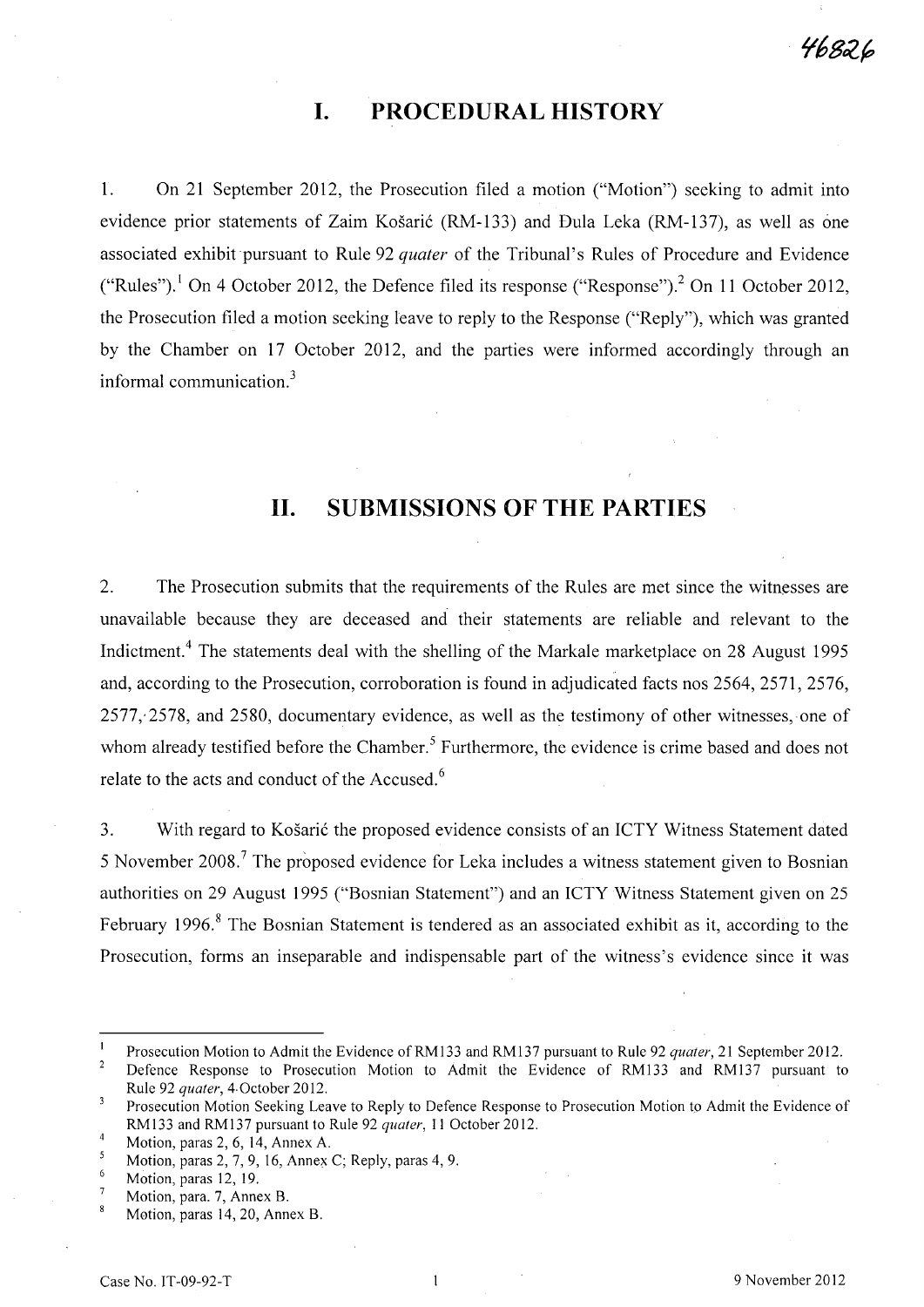discussed and corrected in the ICTY Witness Statement.<sup>9</sup> The Prosecution submits that the ICTY Witness Statements were read back to the witnesses by an interpreter duly certified by the Registry of the Tribunal in a language they understood and signed by the respective witness.<sup>10</sup> They are furthermore accompanied by a signed acknowledgement confirming that the statement was given voluntarily and is true to the best of the witness' knowledge and recollection.<sup>11</sup>

4. The Defence opposes the Motion and contends that the proffered testimony is unreliable, goes to the acts and conduct of the Accused, touches upon critical aspects of the Prosecution's casein-chief, and should therefore be excluded as there is no possibility of cross-examination.<sup>12</sup> However, the Defence does not challenge the unavailability of the witnesses.<sup>13</sup> The Defence contends that the statements are uncorroborated because no eye-witnesses testified on this incident before and there has been no cross-examination of these witnesses on the record.<sup>14</sup>

## III~ **APPLICABLE LAW**

. 5. The Chamber recalls and refers to the applicable law governing the admission of evidence and associated exhibits pursuant to Rule 92 *quater* of the Rules, as set out in a previous decision.<sup>15</sup>

## **IV. DISCUSSION**

6. The Chamber has been provided with the death certificates of the witnesses and is therefore satisfied that they are deceased and therefore unavailable pursuant to Rule 92 *quater* of the Rules.

7. With regard to the reliability of the statements, the Chamber notes that the witness statements of Košarić and Leka were neither given under oath nor have been subject to crossexamination. Nevertheless, they were signed by the respective witness with an accompanying acknowledgement that the statement is true to the best of the witness' recollection and were taken

 $\frac{11}{12}$  Ibid.

 $\frac{9}{10}$  Motion, paras 20-21.

 $\frac{10}{11}$  Motion paras 8, 15.

 $\frac{12}{13}$  Response, para. 1.

 $13$  Response, para. 13.

 $14$  Response, para. 14-15.

<sup>15</sup> Decision on Prosecution Motion to Admit the Evidence of Witness RM-266 Pursuant to Rule 92 *quater,* 23 July 2012, paras 10-13.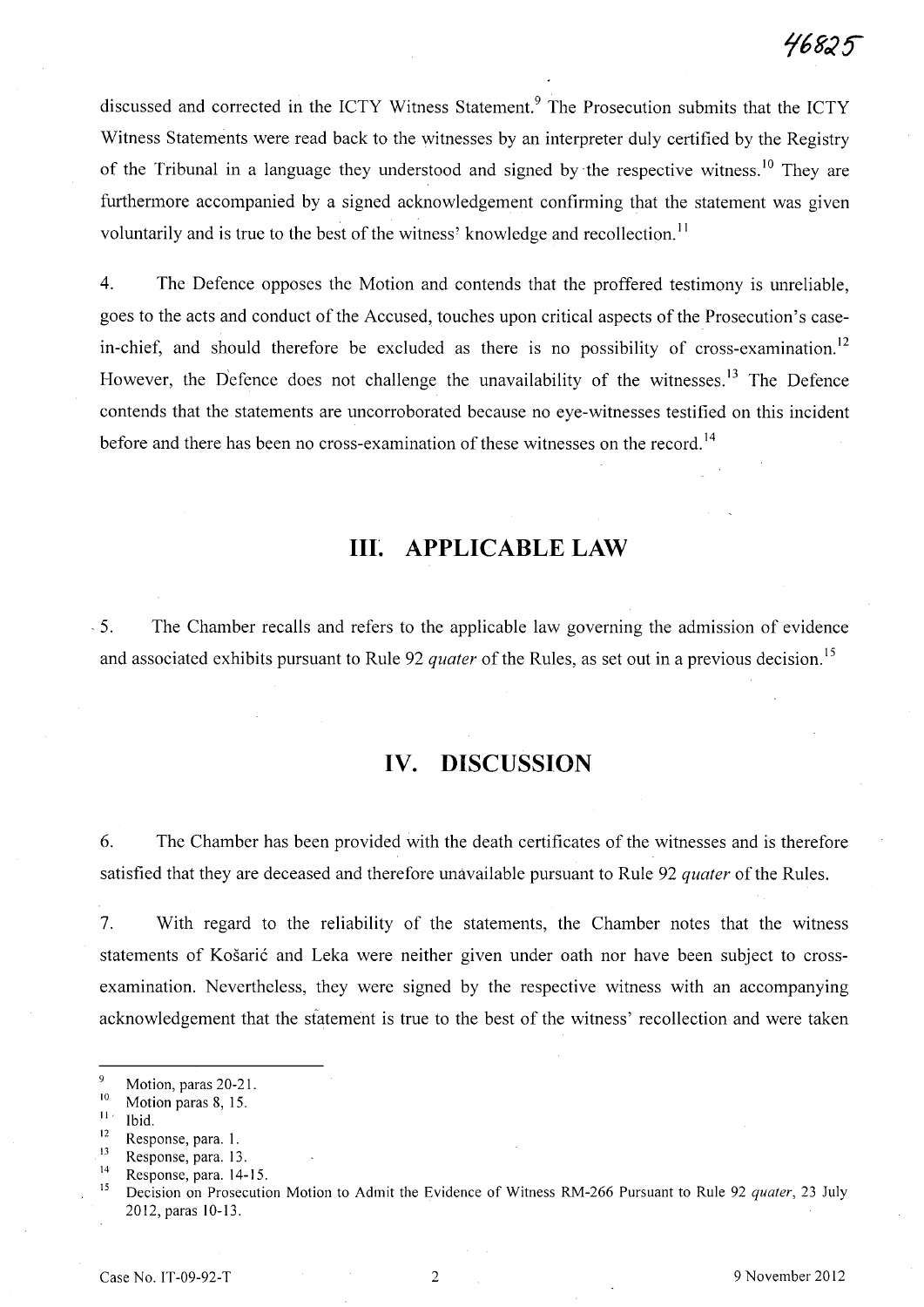with the assistance of an interpreter duly qualified and approved by the Registry of the Tribunal. The Chamber considers that the statements are corroborated by the anticipated testimony of other witnesses who are due to give evidence in this case and by the testimony of two witnesses who have already given evidence in this case.<sup>16</sup> Considering this, the Chamber will not address whether the adjudicated facts the Chamber has taken judicial notice of can have a corroborating function. The Chamber further considers that there are no inconsistencies between the two statements and that the proposed evidence does not go to the acts and conduct of the Accused. Based on the foregoing, the Chamber finds that the evidence of both witnesses is reliable under Rule 92 *quater* of the Rules.

8. With respect to the requirements of Rule 89 (C) of the Rules, the Chamber finds that the witness statements are relevant to the case, as they relate to the shelling of the Markale marketplace on 28 August 1995, which is charged under Counts 4, 5, 6, 9 and 10 of the Indictment. Since reliability is a component part of the probative value of a piece of evidence, the Chamber considers that there is no need to re-examine this aspect of the probative value where a determination of reliability has already been made within the context of Rule 92 *quater* (A) (ii) of the Rules. As a result, the Chamber allows the witness statements of Košarić and Leka into evidence pursuant to Rule 92 *quater* of the Rules.

9. The Chamber finds that the Bosnian Statement forms an integral and indispensable part to Witness Leka's statement dated 25 February 1996. The Chamber therefore admits the document into evidence.

### **v. DISPOSITION**

10. For the foregoing reasons, pursuant to Rules 89 (C) and 92 *quater* of the Rules, the Chamber **GRANTS** the Motion; and

**ADMITS** into evidence the ICTY Statements of Zaim Košarić (RM-133) dated 5 November 2008 and Dula Leka (RM-137), dated 25 February 1996 and as an associated exhibit the Bosnian Statement of Leka dated 29 August 1995.

<sup>16</sup> Sulejman Crnčalo, T. 3228-3307; Ismet Svraka, T. 4540-4580.

Case No. IT-09-92-T 3 9 November 2012